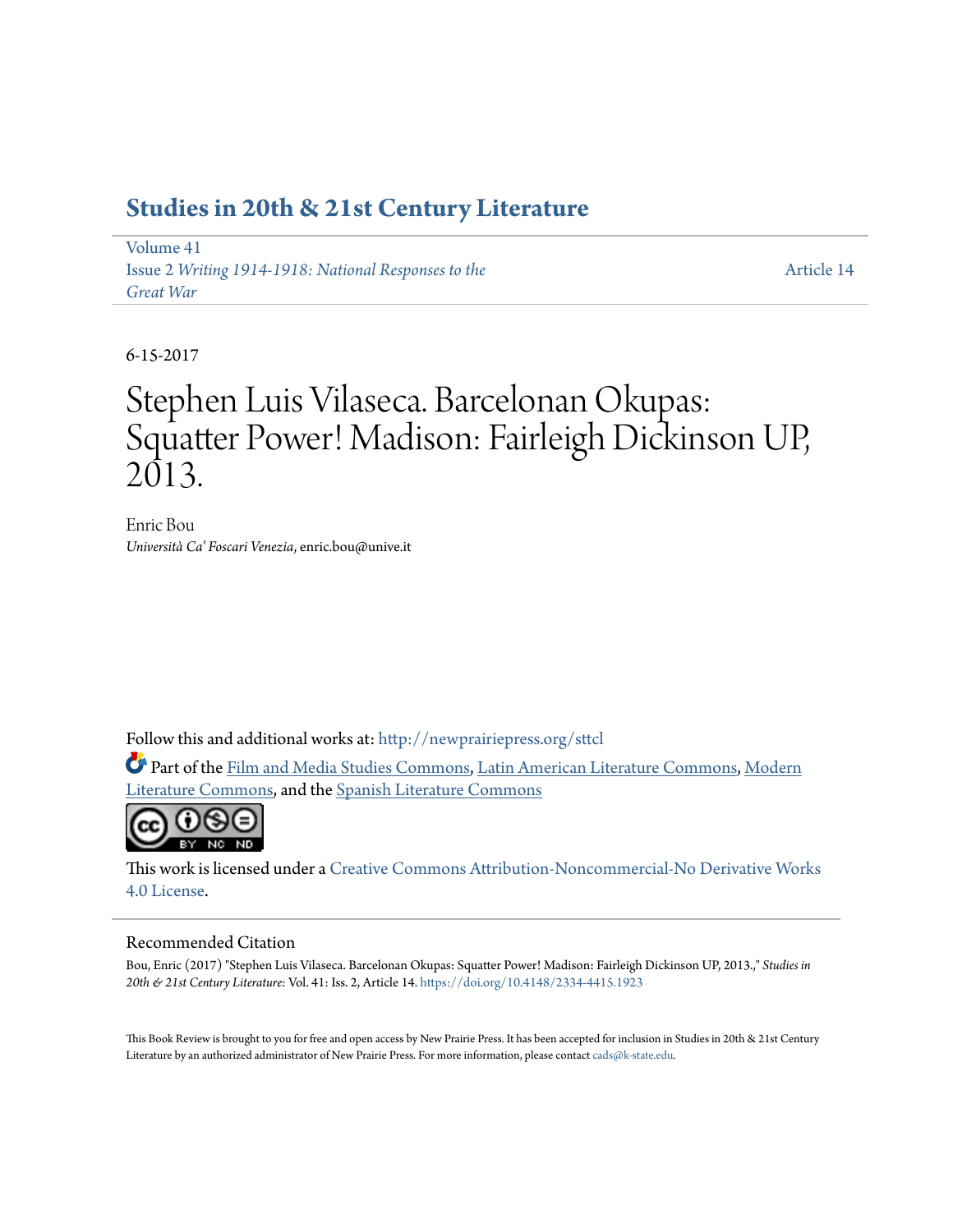## Stephen Luis Vilaseca. Barcelonan Okupas: Squatter Power! Madison: Fairleigh Dickinson UP, 2013.

#### **Abstract**

Review of Stephen Luis Vilaseca. *Barcelonan Okupas: Squatter Power!*. Madison/Teaneck: Fairleigh Dickinson UP, 2013.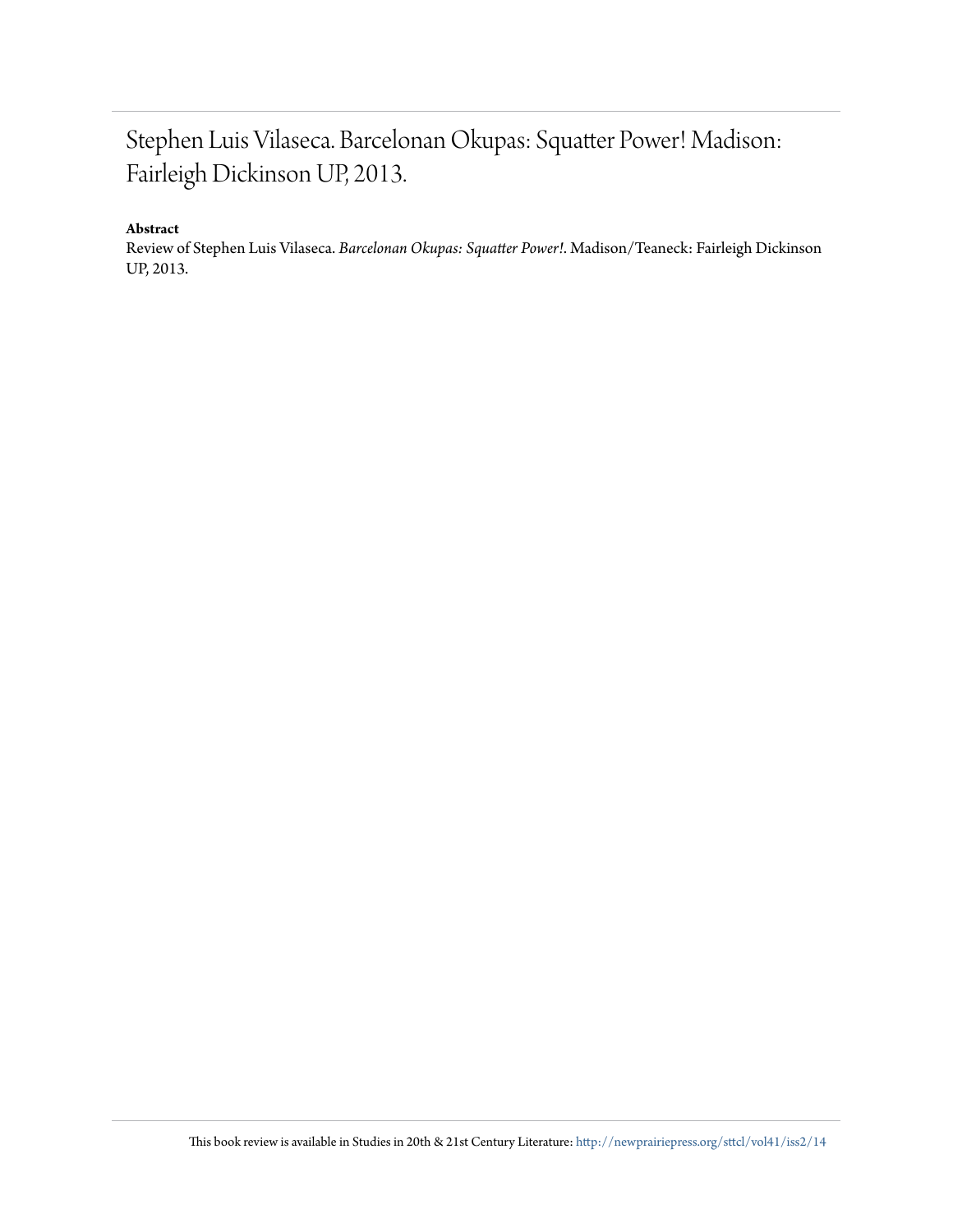Stephen Luis Vilaseca. *Barcelonan Okupas: Squatter Power!* Madison: Fairleigh Dickinson UP, 2013. ix–xxix + 170 pp.

This book deals with recent urban developments, namely the rise of a squatter movement in the city of Barcelona. In doing so, Stephen Luis Vilaseca offers welcome insights into the landscape of a variety of Spanish cities, while providing clues to recent changes in Spanish political and urban attitudes. Neither a sociologist nor a political historian, Vilaseca takes the right path when deciding to study the ways in which *okupas* (the Spanish neologism for squatters) are represented, by themselves and others, in a variety of media, ranging from blogs to film to poetry. Thus the main focus of the book is actually "reading." Vilaseca reads representations of *okupas*, combining this with a study of the urban experience represented in the socialist Catalan imaginary in Barcelona by way of the squatter. He focuses on the reaction to this issue by the last two socialist mayors of the city, Joan Clos and Jordi Hereu, whose responses can be measured, paradoxically, in terms of simultaneous criticism and compassion. Vilaseca's readings include powerful wall poems, such as the one discussed in the introduction (*Ya que tenemos que morir . . .* 'Given that we have to die...'), along with the establishment (City Hall) reaction through censorship, which included tactics such as erasure or hiding (suppressing under a metal shelling). Vilaseca follows Henri Lefebvre's *The Production of Space*, paying attention to language that expresses non-formal knowledge embedded in poetry, music, dance, and theatre, ultimately turning to Lefebvre's call for an uprising of the body that comes in the form of unmediated communication (xviii).

The book is divided into four chapters. In the first, Vilaseca provides a social, cultural, and political context to understand the so-called "Barcelona Model" (city planning during 1992-2011) and how this model clashes with independent social forces. He also relates Barcelona squatters to previous movements, such as the hippie communes of the 1960s and the tensions between *indignados*, 'the indignant,' of the 15M movement and squatters. Chapter 2 examines cases of political manipulation of the *okupas* movement by different political parties and explores the role of a major Catalan savings bank, *La Caixa*, in converting Barcelona into a major tourist destination and dramatically transforming the real estate market. It illuminates the Spanish case of stateassisted capitalism through the development of a real estate bubble that led the entire country to an unprecedented crisis, driving up unemployment and sending huge segments of the population into poverty. These are the murky waters where developers, politicians, and bankers alike swim. Chapter 3 focuses on idealized renditions of the *okupas* in a TV series, *El cor de la ciutat* ('The Heart of the City'), in a film by Pau Martínez, *El Kaserón* (*The Big Old House*), and in a series of novels addressed to young and adult readers. The goal of this third chapter is to present how different the symbolic (textual representations) and the material (political treatment of *okupas*) are in order to highlight the many contradictions faced by so-called socialist politicians.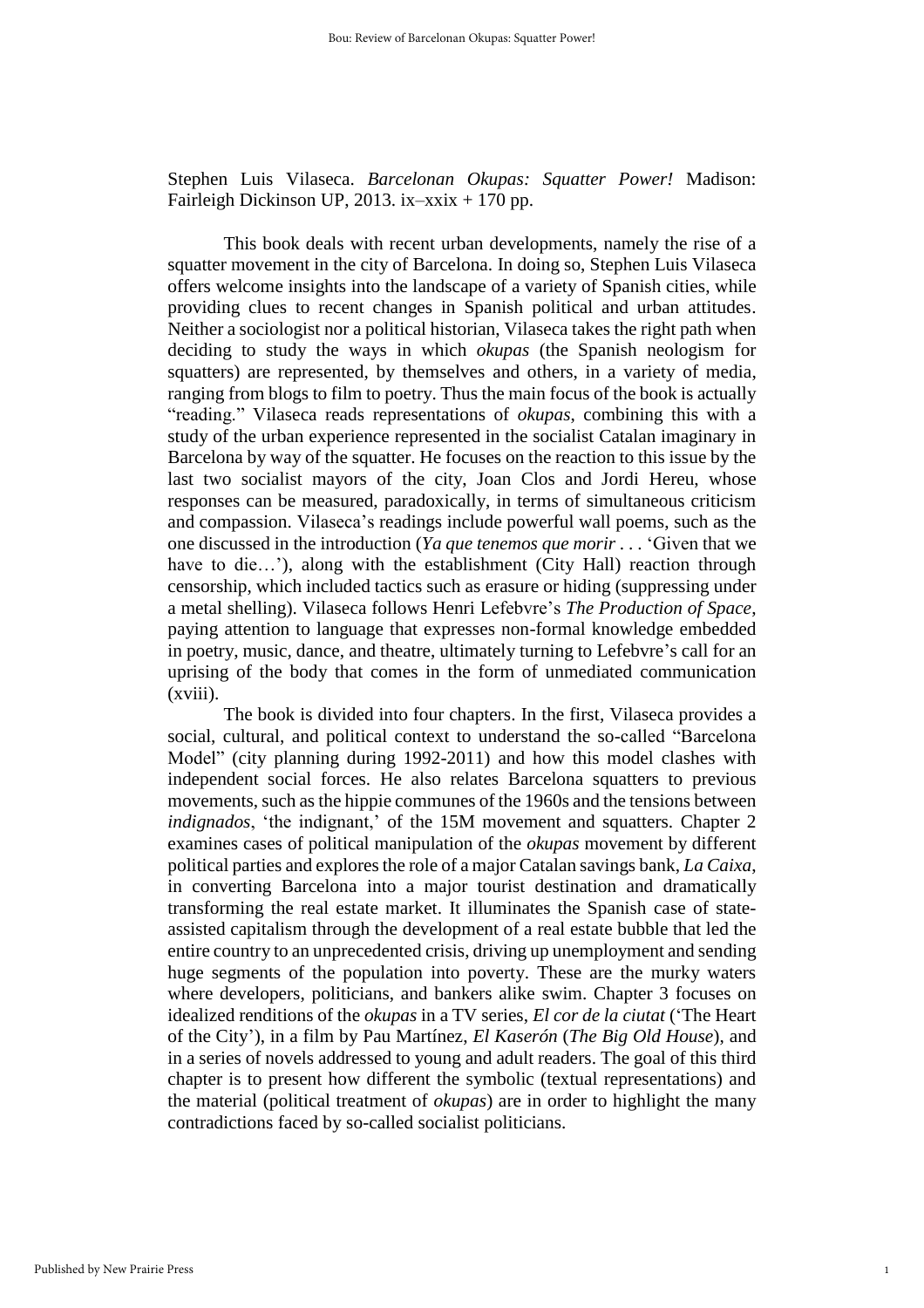In Chapter 4 Vilaseca analyzes Jo Sol's film *El taxista ful* (*The Taxi Thief*) and a book of poetry by Vicente Escolar Bautista, *Libro de un 8/1...* ('Book of 8/1…'). The false taxi driver is a poetic-political figure who thus adds poetic power to the political questions surrounding work and money. The poetry book takes this contention a step further by linking word and body, given that Escolar Bautista lives his life poetically. In Vilaseca's opinion he "is at once poet and poem" (117) and his verses rehearse alternative practices to state order and capitalism. Vilaseca concludes that, through "the continual 'rehearsal' and 'performance' of the ideas expressed in his poetry, *okupas* learn to respond to Barcelona according to the pragmatics of prepositions, that is, *before*, the establishment of the self/other and subject/object binaries, *before* the construction of predetermined psychic laws in the form of consciousness, and *before* and *against* the fixed relations of capitalism" (118; emphasis in original). A remarkable aspect is the attention to a critique of alienation in everyday life, particularly as expressed in the repetition of mechanical labor time represented by daybreak and the sun. Some of the best lines in the poem *Libro de un 8/1…* imply a subtle play with word capitalization and a panoptic vision of the city, its tensions, and its subdued inhabitants, calling for a break from egotistical attitudes: *"*Masturbación Mundial y / Gigante, / que conduce a la Tierra / hacia el límite roto / de un Sol Corrido... / ...de una Corrida del Sol Amarillo que hoy inunda lo Gris aquí / en este desierto ensordecedor de azoteas" (123) 'Worldwide and Gigantic Masturbation, / that leads the Earth / toward the broken limit / of a Sun Set (an Ejaculating Sun, an Embarrassed Sun) . . . / . . . of a Running of the Yellow Sun (of an Orgasming of the Yellow Sun) / that today inundates that which is Grey here / in this deafening desert of flat roofs.' Vilaseca claims that this poetry aims to transform—through the power exerted by imagination—fearful bodies exposed to hazardous living conditions into political ones. Borrowing from neuroscience and psychology, one characteristic of the *Okupas* movement is the purpose of acting and using bodies differently, generating physical responses in their audience with words and images. After reading both the film and the poem, the author concludes that both celebrate the ambivalence of the zombie as a key asset "for the construction of new postutopian, post-identitarian, and post-dogmatic mental categories" (138) that lead to new social practices. These two final chapters develop the core of Vilaseca's case by providing innovative close readings of a variety of media.

In terms of shortcomings, one could indicate the very superficial connections established with the anarchist movement in Barcelona and a few inexactitudes: anarchists were banned from Barcelona a year and a half before the end of the Civil War. Also, a more detailed explanation of how Barcelonan *okupas* relates to similar movements in Europe would be welcome. Finally, the conclusion ("Sharing Ideas: *Okupas* and the United States") reads rather hastily and seems more the (necessary) outline for further research linking social movements in Spain and the United States. Given the amount and quality of the author's information, combined with his knack for reading and analyzing media, he is in an excellent position to engage with even more recent